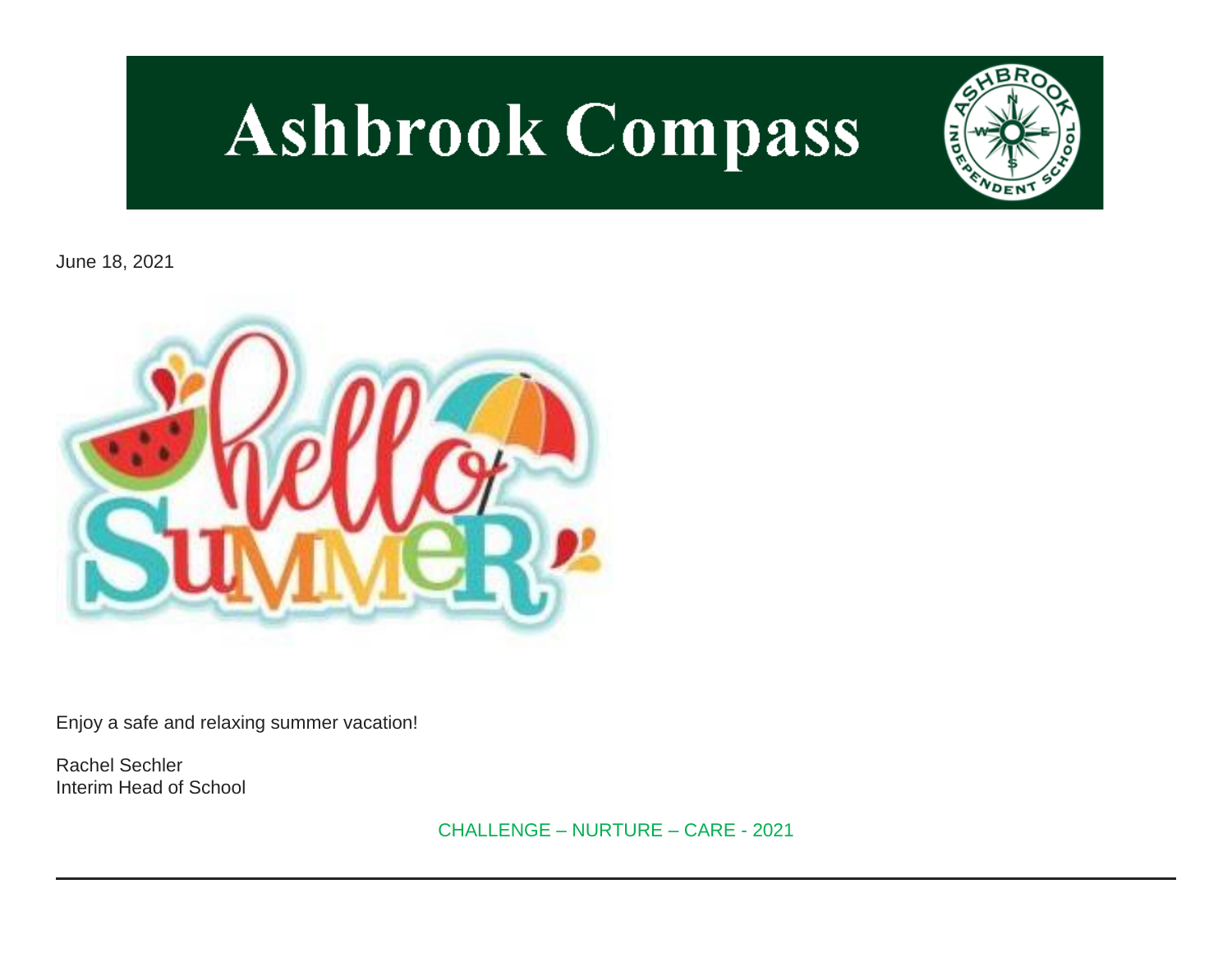**Summer Dates to Note:**

**June 4 - August 20** -- Rachel Sechler on maternity leave **June 21 - August 20** -- Office on Summer Hours, Mon-Fri, 9 am - 2 pm **July 1** -- 'Doc' Schoberl starts at Ashbrook **July 5-9** -- Office closed

**July 26 - 30** -- Office closed **August 23** -- Office back to regular hours, Mon-Fri, 8 am - 4 pm

**[2021-22 School Year Event Calendar \(DRAFT\)](http://link.mystudentsprogress.com/ls/click?upn=t3AI3kjK1Pyk9qPfHnOahelBVVSIlRAa3GeSLMbkINmgHr3guxrPuqfp-2Bh-2FJW4nCZ4g8Gi3XkGXC-2FKATZbsSvlLtGaxynoxi8rg7wuoRjJ9ogb5HbX999Eip-2FZE6wLdBt-2FZXHJBS6zquMLtzN9wyAf-2BwWQPV3rI3lDDknuQ1JHMBzJ8gUYT-2F7YzNEwZY9IsL01sHprQ-2FIDOi-2FxvxQxcWetx3uPiVsOO-2BTqPctwW7ytf9RkxC1x3UjTIEBtRaqxRocHrr-2BmciBR4-2BJ-2F9FRK9RIbCVijz3zpNIIcd4PIsUMddSSVNBf6Erlmv-2BHBcLMpY-2BXATDQ1ruaOReFDZmWYSBv8U-2FG-2FKOr0yEkAwqSdMzdcQ3gq4Z79RZNOTZP4nGap5-2B4nzc4nIf29OyD3NhvJHQaLkc85sE-2FfYbPaGyyk6H2FOzJRYThJmT37US6LpTrGNlh9HxVTLYe1LpjcNTBXNJsSKlp-2BAa-2BVuGTdE8v33fTt9-2BgR-2BE9tSlDPzhNHxWPZ2RZ535aLRz3SoCCiPZR3EABfh4FMKDRC4z2q-2Bvjvbtim7SOD4kDD2r5XYSDBe4a3bcI5fNds6iRAQWmj3uDnwn3-2B3tKuGNT1JKaRpJXKTgGLzWZLAnNUo4fvdQC77H83vaK-2BM8PCeLuljt-2FRAsnx0cP-2FGdRouESOyMOB5ORkT-2BH-2Bkw4hRRiiTCpe61BsZqpA-2Bu01AZ_1PndbFfBoQGSZbxwXHHEexw3B2F0fG-2BUmuXm6a-2BX-2Bztf8uhOqPx-2FfLonZwTYlhCNraWXGy61g8XT5zrYsCR2LWjX-2FAfGAUquasBUUk0jP93HT2gOhV1fm4T1c3nM-2FQpkaKj-2F7WvvzMmcX9y7T2Ygd-2BBIV4jV78LICb-2FSML6JLmNY9FSXQaESKvaP-2FcubGwEng8pZfLIvaoGvurrn30Lh-2FvWAq7Prbzn3QkU41O7uklURpu5-2FbnEKLkQq5dIFfIjq5O5xi3-2Bb9b7iOeLE5gsy1qbd0Hui3xSpRH9JoZAF1Z2XTrDAFyiwqcKBzUHHedy3-2F4OrG9PAm64KZsPZGMHnEs-2Bj7b4EJJQUe1U4exxNwtMrmQL2LnJp-2BSpQ-2BMpYgrIHhcVhQGRJezTuUCLSQskaj-2BOixzgBzZMcjyjB5-2B9BEPL1uMfNhHhbzHnelbNR0hLo)**

#### **8th Grade Graduation!**

Congratulations to the Ashbrook 8th grade class of 2021! The entire graduation ceremony is now available for viewing at [https://youtu.be/PYCND2j8Cqw](http://link.mystudentsprogress.com/ls/click?upn=dtxrd7XgLFKMZb8yFsgCgU1qcReoIVa-2FhEwbdhMTQqzLwv9qSpNsCYjRbh62X6kY1yxs_1PndbFfBoQGSZbxwXHHEexw3B2F0fG-2BUmuXm6a-2BX-2Bztf8uhOqPx-2FfLonZwTYlhCNraWXGy61g8XT5zrYsCR2LREfvqCmnDMftHiwOPtUS-2FKslcQpYk4Fss-2BQxVOkrX-2FU22TTiOfzL8vzL79dlXlFT1GQUmcnk-2FrGUAfVkdcNF5uZttrDcV-2Bpzmq60mVoCgyMUS3fdIxlGZjF9yKeM4tf-2F1IFTYMvXm2cFcafXn1yU-2By4hodTKU4EDq4rvllNI8hcFnu4jZB6Gusfanis9brehUHEuEy1CUyE-2FlyOjyv8Iqc1AodtJhAs79jZImb0yVC9T0TYldo6Kt6EzvZJ6lF3ozTZD2LKfQOX03J-2B-2B2hRQbDa4gJ52YDhvpCYU1FdGGB-2FlxnWy0gGGu1K-2BA9BRaqZXU8FINpl3PpOBcMSIM3iveE6lv6X5Gm5xoxinSxaoFKo)

We will miss you!

#### **Staffing Update**

After 11 years at Ashbrook, Dr. Lynette Gottlieb has decided to make a slight career change in a direction she has desired to head as she transitions out of middle school and into teaching at the high school level. We wish her all the best in her new adventures! See the message below from Lynette.

*Hello all,*

*I'm writing to let you know that I'll be leaving AIS at the end of the school year. It's been a wonderful (and sometimes wild) 11 year journey. I want to thank you all for the myriad of ways that I've learned from you and grown with you, and to give you my best wishes as AIS moves forward from pandemic times.*

*To those of you whom I worked with closely and especially to those of you who have taught either of my sons during the last 10 years, thank you from the bottom of my heart. I am sure I will look back on my AIS years as the golden ones of my teaching career for both personal and professional reasons.*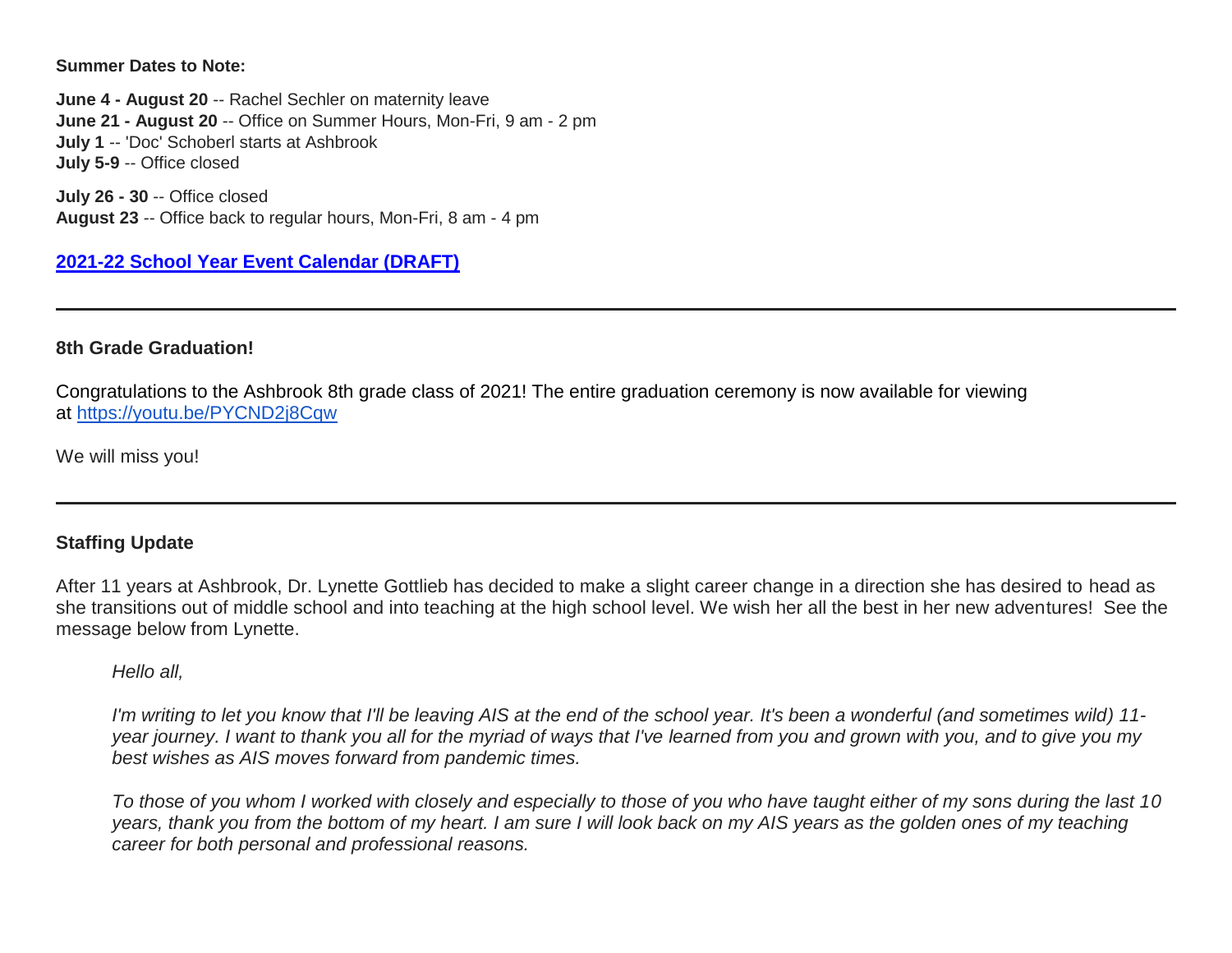*I'm headed to Silverton High School and am excited to start a chapter I've always dreamed of: being an English teacher in a public high school.*

*Thanks for reading and happy summer!*

*Lynette*

## **Field Day**

We took so many pictures of students having fun during Field Day (9 MB worth) that we can't share them all! We've placed them all in a Google Drive folder. Please feel free to download pictures of your student, but if the photo has other students in it as well, please do not share it on social media unless you have permission from the families.

#### **Bonus Concert**

Mrs. Coon recorded a bonus concert to end the year! Click (link removed) to watch.

## **21-22 After School Program Registration**

The form to register your student for the 21-22 After School Program can be downloaded **[HERE](http://link.mystudentsprogress.com/ls/click?upn=n7jYKe39nC4PrVAw2BzaOolgU5XUleaJ61qfvNJxTW3uoi8RFzNYUfSc1qXdqajA34djZWrxIBJBxzp2whbybvqIYp3dDOkCDgKesziBdClU1gSff40dOT6un1FKfv7o-2Fi-2Bxuf5e569VqSWQCqae8FBH-2FI-2BG5kCV5h8k0AH6sl4-3DsJLK_1PndbFfBoQGSZbxwXHHEexw3B2F0fG-2BUmuXm6a-2BX-2Bztf8uhOqPx-2FfLonZwTYlhCNraWXGy61g8XT5zrYsCR2LdbmPgZJuAkwDKdemiRlU4hhATM-2BwrYZ3mV93a4iTmDxQgAlDYDxiUxXikFyTO8amTyCQUz5JE6svmLttuI9KFLBr3k33A8trzGhwnmqKz-2FiEgcDR1ZOIXTgBuxkcuUm-2BByzYds5ps-2FrFDxTD65EZPKtbr-2B205beHXvBGPeVAA5N6tAN7aEIqRcW-2FPuneJHJCKXJH5b4cUP4FOMIMCGW-2FXokKaiVvDWpQpNHcD2FIpQSiEDMp7SoXfTBMsX-2FJ5TnIIdA6xUfqpN5lnaU3a-2FhCNuyP1KDM11-2B7n5P0cp211cPePBhmP6hUi-2FGo0Se9k16CHaxABnXwdp5vo2HNSMQXP1myySiDLk8S0fX-2BZtfc17q)**.

### **Summer Camps**

Spots are still available in the Summer Writing Workshop, but early bird pricing ends TOMORROW! For more information, click **[HERE](http://link.mystudentsprogress.com/ls/click?upn=TUHIw15RkZKA-2BkrQie-2FntaQiAIzyVKoAcjBRQlnVZKd-2BHIYHyC6WBSgp4Ve86SHvX-2Fhr8AjrSx7lKde5HIclx1jmbDcoSDkwNz5n83CbAq-2FU1vhWrbNvlNMr5ah9h6f8sxu8l3HSYKB4h4dVlp6jrQl2SA-2BK8ICjAYnrY0KJGjAuSg3BTIpOCuVXsW-2FoyuWPmooNIQe5Mx1C5fGWRL0kUsXPgbdKeW3apLWhztrkGzC8cXL24wwuKQcpZOWXyuApqtCNDROm4ozpArkBdWt-2FEbWuBriVmhKIjRlAoblncE2EIvijcP5XFmXEk0QT6cRoMOQxkEOMeDeYKpi2QiTRLVkIbMm-2FalzU5x9NcCROHFXDSlfKHOwaShTWvqzDhyWAK7eefKhsLp9laCKk3hYfIQiCuIQAusRVhMVaQd1d-2BLpSS56PU1bphDgA-2B5sNvrv2KcSQc1XSflCYrd4wtEa47EHkAymyLjS7HnUGvNWezfMHVrQ1A7ubVfLyYJrwJI96y9xIZYawlMFcThxG8RV7zkXKIpBqn5esQh1EQq5skWgDzyU6pTJyjgzaTsFsjCYaw-2BHsUXQORWrGjwMkzR7KHNoap1EydT4C7nEtppnZNjj9PPagvR0vXgfwyJSDxfyvSSXhhYdG1YwwCnGkY8-2Bjt-2FPJ88IYOnYNBaKlW2p4mTWJbXTCrFIlyeJdiMNyW9m4l5gWZCOKhx46UFPb-2FQzqlnEgqwpz5heNSj7pQttHPVB41qnMOjA6yr-2Flj9meCc-2FoUXjQ-2BnqwFcc06qVi5zWuQjP5AOs2zz5kIQBDpB40avKJgyFFT63k9aTSLnwA6I0GG8RenzkUY5UbYSyjeU8cluoWL-2FaquqUxP5jDXwfxLKyJZWOCuIQkBmN83n1Y6kimDIYtqQxFiy-2FN0uF0F80vp6qgRLoG2ZD6l9vduVq-2FM804D0kHR-2BxC6cCF3hiwBkMRMmf0lNdemWrJxdj6hRq5IQ-3D-3DEUad_1PndbFfBoQGSZbxwXHHEexw3B2F0fG-2BUmuXm6a-2BX-2Bztf8uhOqPx-2FfLonZwTYlhCNraWXGy61g8XT5zrYsCR2LbYrX-2FRa0yrrvKSdIj-2F2zC4O3WKHEn9ZjhKanBkncW6CRK4AXhrS5ZtDleNX5wozcCVs8ldPcHe-2Fo5FFccBnNkE0N8-2B8nnpIfb-2BOFI9RxK6T3Jr8MaZ4LkfRkN714AQMYJNsjKnaGMBXKpknBLA-2Fw1rKMaSODBYRBSS1TugV5BtOOtneeoD-2FBq2FTbZR5bqDALuxM7vIYRsxOrZaMKKUI0HsrsW-2BI0zdyI9WrnHZ4I4IucVAYuZQvgb5l6wVHvR8TuG-2FhBgOCDSLtirBs5LPWw337kHwnByfJthC1ZzBQ8nLOXVw85VHPcXHuRXG3MbvxT6Cp7mnSBT-2FMH-2BKYtPp2mgzQtbeHerrNIXpS-2BoQkPVY)** for the full information flyer or complete the registration form **[HERE](http://link.mystudentsprogress.com/ls/click?upn=TUHIw15RkZKA-2BkrQie-2FntaQiAIzyVKoAcjBRQlnVZKd-2BHIYHyC6WBSgp4Ve86SHvCgnLxe3t6M-2BLgipsvAyPTygx-2Fln-2BUqAshcJLXte9GVaSMohsW2reuEZ-2BM1KfcdhfjZVTu1ReylO8IIsFIPfMMc-2FTPPydUbU87w0qeBREjaIlYtDnsxUlCxQB0RwK-2Ft6pBTv-2BbP4jJg-2Bd7-2BBTbiFJ6o5zQ69CPtT1vesg1BibdQ6xdm1QsqxyHzQe8xMc3qRamY7OOz8-2F6BQO1D3NKwQDRwhF4v2kAiqwfwXZ1uyvveoPSOAWnczhsI-2BsAvjgbnLM9vS6S5xCgpKhs35X6VWCSfu-2BuxbPXFSNt9Opg-2F85QGCSve0bULSzOdJB4ulxfEORaz-2F-2FNMI289eNeMk0HZy-2Bc-2BtNOwRsrwl-2FoYqTgkv78cWGXJGs7Qpkss-2B-2B9x7TPj1sKo3Kz3LXVuki6KVjpkZbFzOnfETlWS-2FdruB8Nx7eAvt6umX-2FCEdvLghWmKBkR35NeEv4Z2u2ntDYdjww5m8Kg1WvAGf-2BCaQ3Bkjla2i-2FMKF5unRXUYYHS6ycIJXO3yycqzC4FwIbvuy-2FCkY-2B7u-2Fbe8x7LOAC-2F-2BD2dPw4ZFS5OxHLVNvEaSlUt73OywEDNWDPc0u7YcN5-2Bq4mTn-2BJVF1XnCv-2BLYDvF-2FxduJ-2BW8QAnJdGnGWZWInu-2Fz12vz2riomA-2F14HvEdHA4RiuFVHZ7ARHQsV54ZT3YJtCvz8GQDF1bME6YtE8ybc5mGabqZDAL9uiqN9f6cUIGjxCMji1Jcs5ww9ksF9FQJfa7azBFtyXLzk-3D1cxj_1PndbFfBoQGSZbxwXHHEexw3B2F0fG-2BUmuXm6a-2BX-2Bztf8uhOqPx-2FfLonZwTYlhCNraWXGy61g8XT5zrYsCR2LQMpoaCXexZa9cxg5IY0f2Tm4OE939Q1p87tcgtNFKPOjhuxr0uCRpvw3Uz5G6mEG-2BVLT1-2Bhx7wMI2TzY-2B-2B2ZH35m-2Bv4WnaVs8e6NwtCgp7LSIjgJFvCxH-2BbMmNNjHZIAxIFLKEuC85ateXaIkab7bNiGLmcpcXXntawif-2FyeUwZSE3jVoUM0JSi9-2FCavykke6no-2BtBgLUrdQJPRZMpPHe77crDieEWl8VYEXH0bKtZLHSMDc3Y7GwI6hNJ82x-2Br-2FdfeNqmKH9MZhetzzF2TeMUXYvc0Xi1CG9LVOx2xMeu95AIYSvTUuBNE6v0J3LdXo9fOfzpOJWK0Rkl49bPNws1mHp-2FM3GhYE1btjCZfPaLD)**.

\*\*\*\*\*